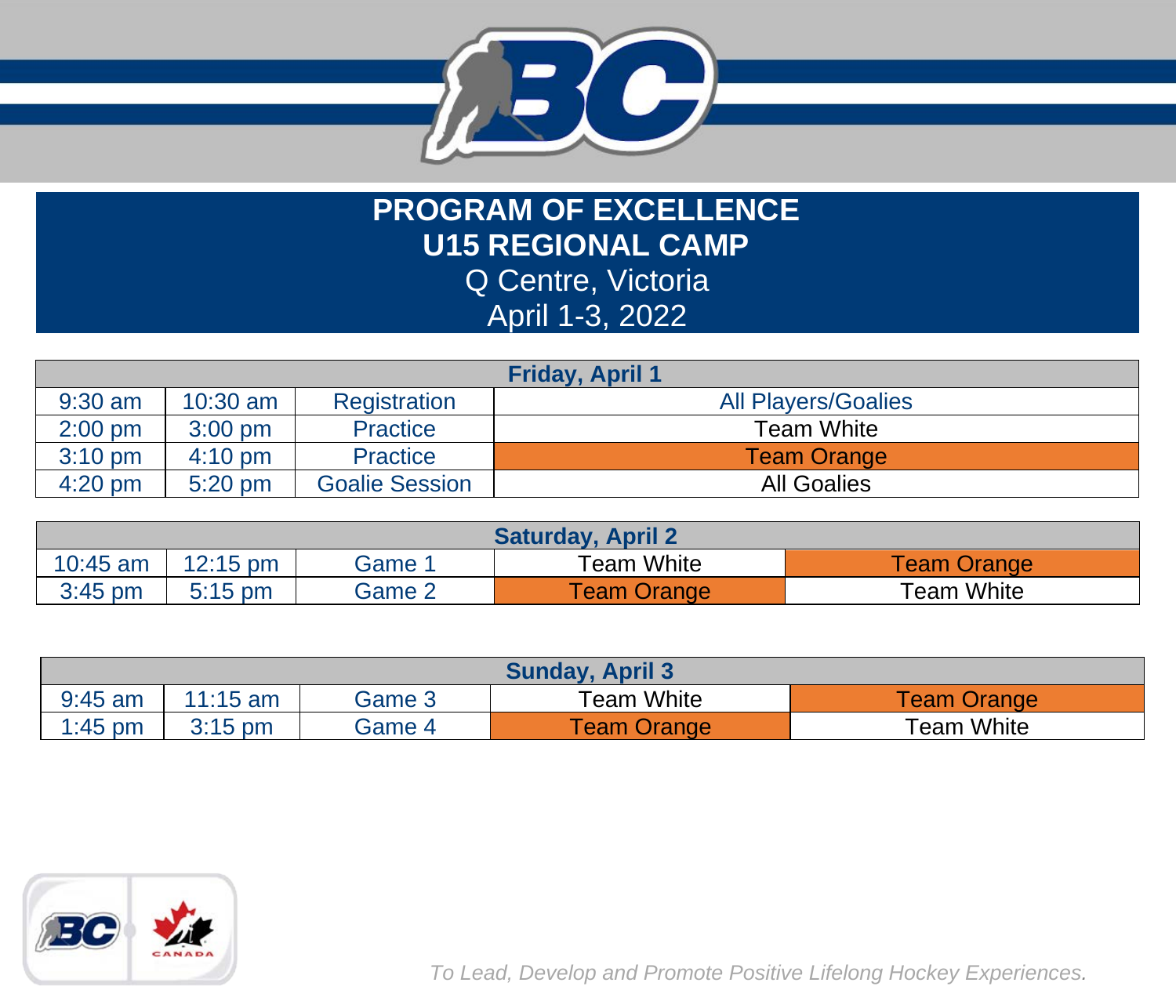

| <b>TEAM ORANGE</b> |      |                  |                   |                  |             |                     |
|--------------------|------|------------------|-------------------|------------------|-------------|---------------------|
| No.                | Pos. | Last             | <b>First</b>      | <b>Birthdate</b> | Height (ft) | <b>Weight (lbs)</b> |
| 56                 | G    | Parmar           | Aneel             | 2008-03-14       | 5'10''      | 115                 |
| $\overline{2}$     | D    | Armstrong        | <b>Sidney</b>     | 2008-09-03       | 5'6''       | 125                 |
| 4                  | D    | Shypitka         | Adam              | 2008-04-10       | 5'9''       | 153                 |
| 5                  | D    | Wynia            | <b>Tyce</b>       | 2008-02-15       | 6'1''       | 170                 |
| 8                  | F    | <b>Bryan</b>     | Sullivan          | 2008-06-22       | 5'9''       | 140                 |
| 9                  | Е    | <b>Dorset</b>    | Caden             | 2008-05-27       | 5'8''       | 120                 |
| 10                 | Е    | <b>Kerr</b>      | Ryder             | 2008-09-03       | 5'7''       | 138                 |
| 11                 | F    | Lavery           | Roman             | 2008-01-01       | 5'8''       | 165                 |
| 12                 | F    | Lum              | <b>Dylan</b>      | 2008-03-04       | 5'7''       | 130                 |
| 13                 | Е    | <b>Mugford</b>   | <b>McAllister</b> | 2008-04-01       | 5'8''       | 135                 |
| 14                 | Е    | <b>Schreiber</b> | Paxton            | 2008-04-07       | 5'4''       | 125                 |
| 15                 | F    | <b>Stinka</b>    | <b>Drew</b>       | 2008-11-17       | 5"7         | 130                 |
| 16                 | Е    | Swanson          | <b>Travis</b>     | 2008-07-31       | 5'6''       | 130                 |
| 17                 | Е    | Wilson           | Sam               | 2008-08-29       | 5'3''       | 110                 |
| 18                 | F    | <b>Shahi</b>     | Parson            | 2008-10-19       | 5'10''      | 150                 |



MALE U15 Regional Camp April 1 – 3, 2022 | Victoria